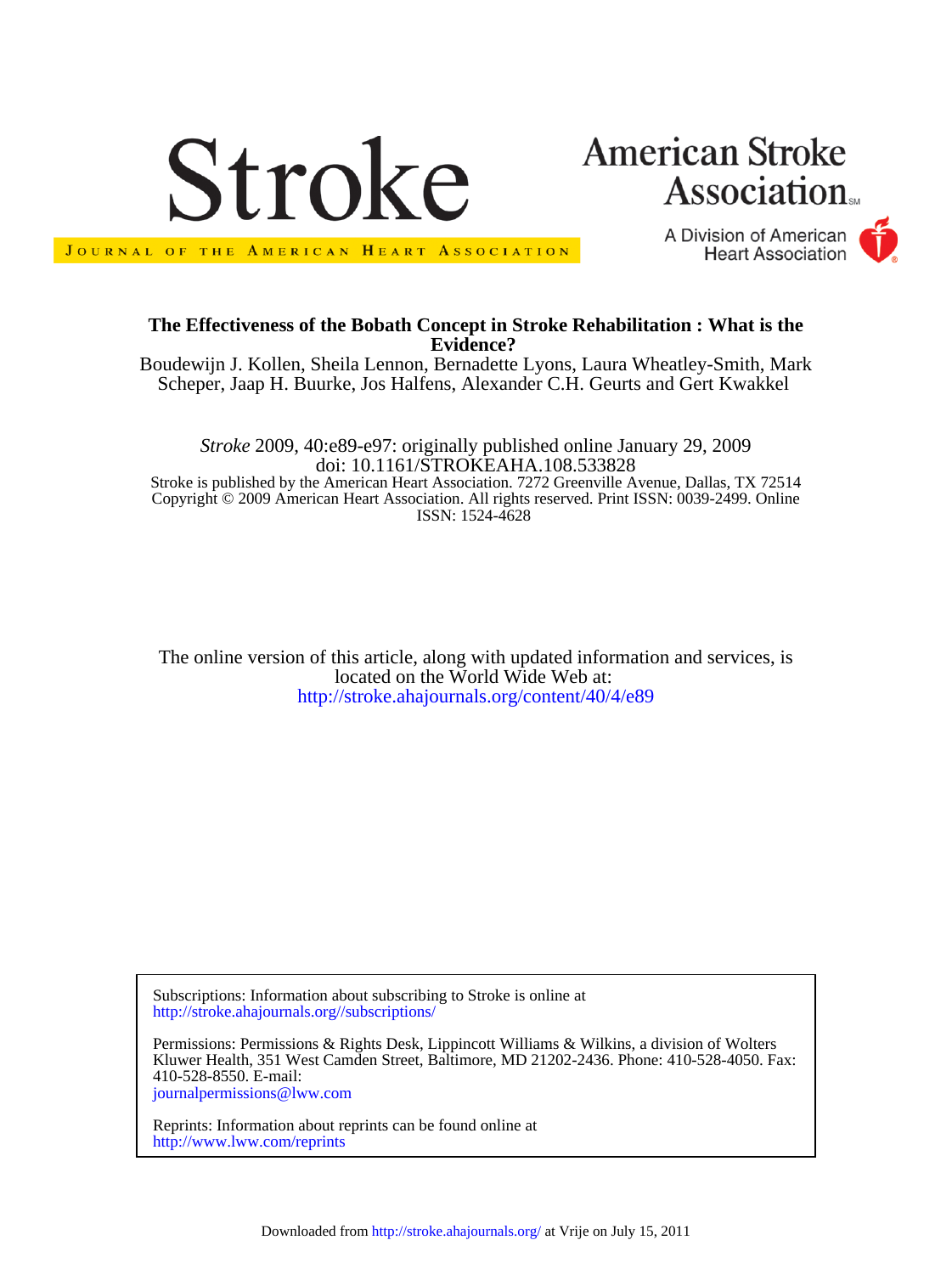# **The Effectiveness of the Bobath Concept in Stroke Rehabilitation What is the Evidence?**

Boudewijn J. Kollen, PhD; Sheila Lennon, PhD; Bernadette Lyons, MSc; Laura Wheatley-Smith, BSc; Mark Scheper, MSc; Jaap H. Buurke, PhD; Jos Halfens; Alexander C.H. Geurts, MD, PhD; Gert Kwakkel, PhD

- *Background and Purpose*—In the Western world, the Bobath Concept or neurodevelopmental treatment is the most popular treatment approach used in stroke rehabilitation, yet the superiority of the Bobath Concept as the optimal type of treatment has not been established. This systematic review of randomized, controlled trials aimed to evaluate the available evidence for the effectiveness of the Bobath Concept in stroke rehabilitation.
- *Method*—A systematic literature search was conducted in the bibliographic databases MEDLINE and CENTRAL (March 2008) and by screening the references of selected publications (including reviews). Studies in which the effects of the Bobath Concept were investigated were classified into the following domains: sensorimotor control of upper and lower limb; sitting and standing, balance control, and dexterity; mobility; activities of daily living; health-related quality of life; and cost-effectiveness. Due to methodological heterogeneity within the selected studies, statistical pooling was not considered. Two independent researchers rated all retrieved literature according to the Physiotherapy Evidence Database (PEDro) scale from which a best evidence synthesis was derived to determine the strength of the evidence for both effectiveness of the Bobath Concept and for its superiority over other approaches.
- *Results*—The search strategy initially identified 2263 studies. After selection based on predetermined criteria, finally, 16 studies involving 813 patients with stroke were included for further analysis. There was no evidence of superiority of Bobath on sensorimotor control of upper and lower limb, dexterity, mobility, activities of daily living, health-related quality of life, and cost-effectiveness. Only limited evidence was found for balance control in favor of Bobath. Because of the limited evidence available, no best evidence synthesis was applied for the health-related quality-of-life domain and cost-effectiveness.
- *Conclusions*—This systematic review confirms that overall the Bobath Concept is not superior to other approaches. Based on best evidence synthesis, no evidence is available for the superiority of any approach. This review has highlighted many methodological shortcomings in the studies reviewed; further high-quality trials need to be published. Evidence-based guidelines rather than therapist preference should serve as a framework from which therapists should derive the most effective treatment. **(***Stroke***. 2009;40:e89-e97.)**

**Key Words:** Bobath ■ cerebrovascular disorders ■ neurodevelopmental treatment ■ physical therapy  $\blacksquare$  rehabilitation  $\blacksquare$  systematic review

Before the introduction of neurophysiological approaches<br>to rehabilitation, patients with central nervous system damage were re-educated using both a compensatory and an orthopedic approach consisting of stretching, bracing, and strengthening the affected side and teaching the patient to rely more heavily on the unaffected side to become as independent as possible.1 Concomitant with advances in motor control and neurosciences of the last decades went the development of new innovative interventions for neurologically impaired patients. One of these approaches is the Bobath Concept, which was last published by Bertha and Karl Bobath in 1990.2 Bobath explained movement dysfunction in hemiplegia from a neurophysiological perspective stating that the patient must be active while the therapist assists the

*Stroke* **is available at http://stroke.ahajournals.org DOI: 10.1161/STROKEAHA.108.533828**

Received August 5, 2008; accepted August 28, 2008.

From the Research Bureau (B.J.K.), Isala Academy, Isala klinieken, Zwolle, The Netherlands; the Health and Rehabilitation Sciences Research Institute (S.L., B.L.), University of Ulster, Newtownabbey, Northern Ireland; Royal Victoria Hospital (B.L.), Belfast, Northern Ireland; the Regional Acquired Brain Injury Unit (L.W.-S.), Belfast, Northern Ireland; the Faculty of Human Movement Science (M.S., G.K.), VU University, Amsterdam, The Netherlands; Roessingh Research and Development (J.H.B.), Enschede, The Netherlands; Rehabilitation Foundation Limburg (SRL; J.H.), Rehabilitation Centre Hoensbroek, Hoensbroek, The Netherlands; the Department of Rehabilitation (A.C.H.G.), Radboud University Medical Centre, Nijmegen, The Netherlands, Department of Rehabilitation (A.C.H.G.), St Maartenskliniek, Nijmegen, The Netherlands; and the Department of Rehabilitation Medicine, VU Medical Centre, Amsterdam (G.K.), Rudolf Magnus Institute (G.K.), UMC Utrecht, The Netherlands.

Correspondence to Boudewijn J. Kollen, PhD, Research Bureau, Isala Academy, Isala klinieken site Sophia, PO Box 10400, 8000 GK Zwolle, The Netherlands. E-mail b.j.kollen@isala.nl

<sup>© 2009</sup> American Heart Association, Inc.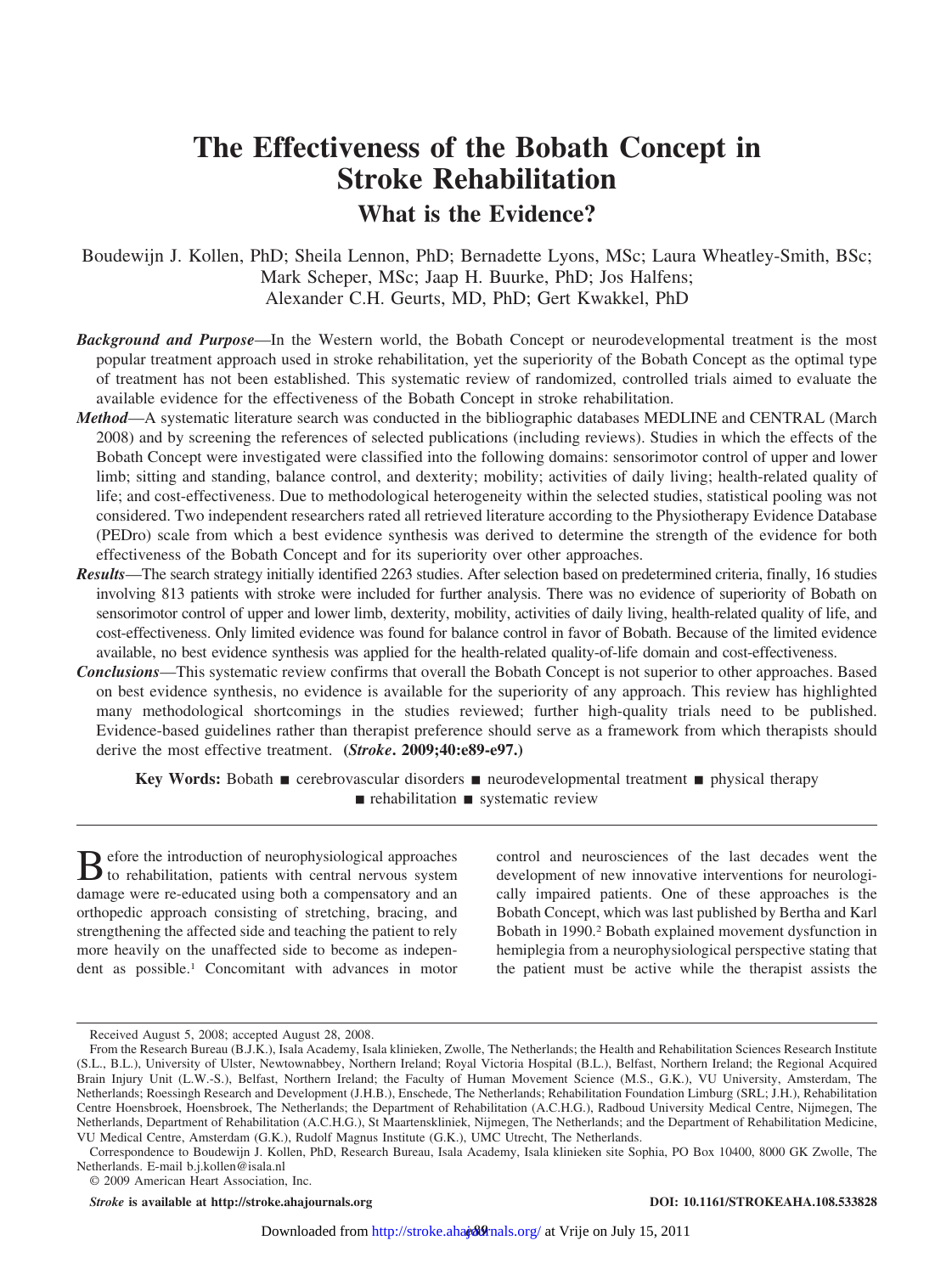patient to move using key points of control and reflexinhibiting patterns.2 Since 1984, the Bobaths conceded that reflexes were not primitive responses, but essential reactions to support movement; as a consequence, the missing components of the normal developmental sequence were no longer facilitated during Bobath therapy in either adults or children.3 It is thus unfortunate that the Bobath Concept is still referred to as NeuroDevelopmental Treatment (NDT) in the American literature because it was originally based on facilitating the missing components of the normal developmental sequence in children with cerebral palsy. More than 50 years later, this treatment approach that is based on their revolutionary ideas has become the most popular approach for the treatment of neurologically impaired patients in the Western world.4

In the past 2 decades, a better understanding has developed of the underlying mechanisms that are responsible for motor learning<sup>5</sup> and functional recovery after stroke.<sup>6</sup> Recent studies suggest that different mechanisms are involved in generating the nonlinear pattern of neurological recovery after stroke. These mechanisms include: (1) salvation of penumbral tissue surrounding the infarcted area; (2) elevation of cerebral shock (ie, "elevation of diaschisis"); and (3) the ability of the brain to adapt by neuroplasticity. These mechanisms are not independent from each other, but are likely highly interrelated. For example, neurons that are anatomically related to the infarcted area, that is in the process of recovering from a suppressive state, can restore their function by inducing plastic changes such as receptor hypersensitivity and dendritic growth of new interneuronal pathways. Recent studies also suggest that mechanisms of experience-dependent plasticity are further enhanced by exercise training.7 This relationship is subject to a dose–response increase, ie, more intense training leads to a better response.8 However, there is also a growing body of evidence that functional recovery entails more than just the restitution of body functions. In particular, recent longitudinal studies that examined human kinematics showed that improvement in dexterity and gait is to a large extent based on the use of compensatory movement strategies by which patients learn to deal with existing deficits.6

As a result of this gradual accumulation of scientific knowledge, the Bobath Concept has evolved into its current form by selectively incorporating this knowledge.<sup>9-12</sup> The International Bobath Instructors Training Association (IBITA) defines the current Bobath Concept as a problemsolving approach to the assessment and treatment of individuals with disturbances of function, movement, and postural control due to a lesion of the central nervous system; the association clearly states that the Bobath Concept aims to identify and analyze problems within functional activities and participation in everyday life as well as the analysis of movement components and underlying impairments.12 The British Bobath Tutors' Association (BBTA) supports this view that although the Bobath Concept targets both impairments and functional activities, successful goal acquisition in a given task must be practiced to improve efficiency of movement and promote generalization in everyday life.<sup>11</sup> These main adaptations to current Bobath practice concur with the evidence base for applying exercise therapy at a

functional level and preferably in the patient's own environment, because the effects of impairment-focused training rarely generalize to activities that are not directly trained in the treatment program and also that these generated effects are context-dependent.13–15

In the past decade, the theoretical assumptions underlying the Bobath Concept have been subject to criticism<sup>1,4,16</sup>; despite its popularity, the Bobath Concept has never been proven to be superior to alternative treatment approaches.17 Although 2 systematic reviews have specifically examined the effectiveness of Bobath-based therapy reviewing papers up to 200118 and 2003,16 in light of the growing number of randomized, controlled trials, the improved understanding of mechanisms underlying adaptive motor relearning and mechanisms of functional recovery after stroke and the different policies to deal with the lack of evidence for the efficacy of Bobath therapy, we have systematically evaluated the evidence for the effectiveness of the Bobath Concept in stroke rehabilitation when compared with alternative approaches in terms of outcome of: (1) sensorimotor control of the upper and lower paretic limb; (2) balance control; (3) dexterity; (4) mobility; (5) activities of daily living (ADLs); (6) healthrelated quality of life (HRQOL); and (7) cost-effectiveness.

## **Methods**

## **Identification and Selection Criteria**

Publications were retrieved from the bibliographic databases CENTRAL (searched in the Cochrane Library, March 2008) and MEDLINE (searched in PubMed, March 2008). In PubMed, only MeSH terminology was applied combined with the sensitive Cochrane filter for reviews on interventions and limited to humans. In CENTRAL, only free-text terms were applied. The detailed search profiles and proceeds are available on request from the corresponding author. The references of retrieved trials and other relevant publications, including reviews and meta-analyses, were examined.

The following criteria were used for including studies: (1) only involvement of adult patients with a cerebrovascular accident; (2) effects of the Bobath Concept were compared with those of an alternative method; (3) randomized, controlled clinical trial (RCT); (4) rehabilitation outcomes were measured in one or more of the following domains: sensorimotor function of the upper and/or lower extremity, balance control, mobility, dexterity, ADL, HRQOL, and cost-effectiveness; and (5) only English or Dutch publications were considered for inclusion; letters, dissertations, abstracts and case reports were excluded.

The Bobath Concept is also known as neurodevelopmental treatment; for the present study, Bobath and neurodevelopmental treatment were seen as synonyms for the same approach. Other synonyms (eg, conventional therapy) were accepted only when the therapy was based on the Bobath Concept (or neurodevelopmental treatment). In the present review, stroke was defined according to the World Health Organization definition as: a clinical syndrome typified by rapidly developing signs of focal or global disturbance of cerebral functions, lasting more than 24 hours or leading to death, with no apparent causes other than vascular origin.19

The International Classification of Functioning and Disability<sup>20</sup> examines outcomes in terms of 3 health domains; impairments, activity restrictions, and participation restrictions with consideration of environmental and personal contextual factors. In this review, impairments of sensorimotor control of the upper and lower extremity (eg, shoulder pain, muscle tone, range of movement, muscle strength, and motor control [the initiation and coordination of muscle control during a movement]) and balance control (eg, the ability to maintain a stable sitting or standing posture over a period of time)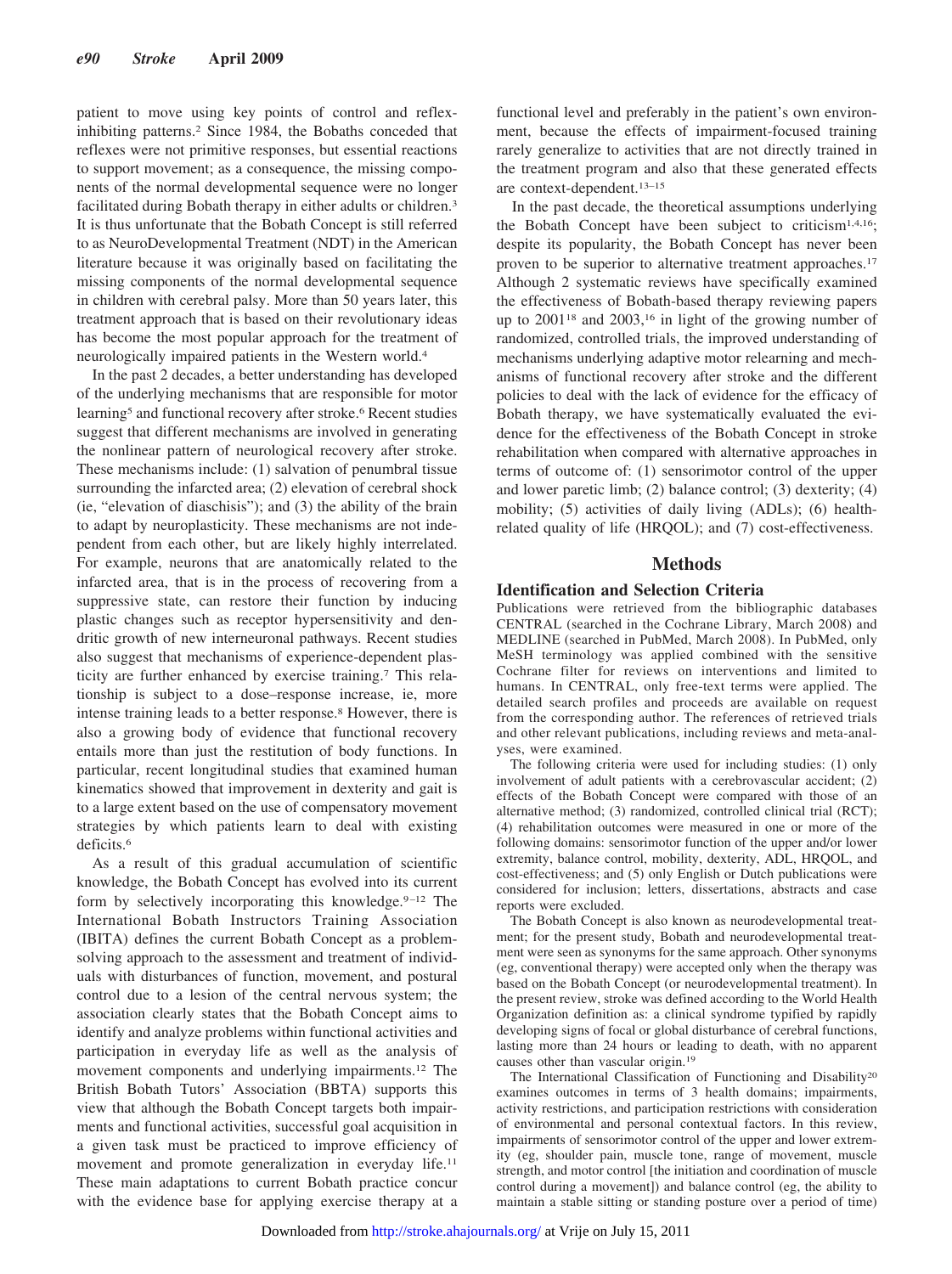were included. In the activity restriction domain, dexterity included the ability to perform tasks such as reaching, grasping objects, and fine hand use; mobility was defined as the ability to (re)position the body by transfer or gait; and ADLs were defined as the ability to perform basic activities of self-care. Outcomes related to social, emotional, and cognitive functioning were defined as HRQOL and have been included in the participation restriction domain. The influence of environmental and personal contextual factors was not examined.

## **Assessment of Validity of the Study**

Decision for inclusion in the present review was made by 2 assessors (K.S., M.C.S.). The 2 assessors independently evaluated the identified publications, classified the identified studies according to predetermined criteria, and reviewed the methodological quality of each study using the Physiotherapy Evidence Database (PEDro) methodological scale.21 The PEDro scale was developed for rating quality of RCTs and contains 11 items. The first item represents external validity of the trial. This item is not included in the total PEDro score (maximum 10); therefore, our score is based on Items 2 to 11. These items represent 2 aspects of trial quality, the internal validity of the trial and whether the trial contains sufficient statistical information. These items are scored either yes (1 point) or no or not applicable (0 points). The individual item scores and the total PEDro scores have been shown to be reliable.22 Studies with PEDro scores of  $\geq$ 4 points were classified as "high quality," whereas scores of  $\leq$ 3 points were classified as "low quality."23 During a consensus meeting, scoring disagreements were resolved. In the event agreement could not be reached, a third reviewer (G.K.) decided on the final score. Reviewers were not blind to author(s), institution(s), or journals.

#### *Best Evidence Synthesis*

Pooling of the studies was not feasible because of methodological heterogeneity in interventions, patient characteristics, and outcomes. To address the evidence for Bobath-based intervention, a best evidence synthesis (BES) was applied based on the criteria of Tulder et al.24 These criteria are based on the PEDro scale. Selected studies were categorized into 5 levels of evidence: (1) strong evidence; (2) moderate evidence; (3) limited evidence; (4) indicative findings; and (5) no or insufficient evidence (see supplemental Table I, http:// stroke.ahajournals.org/). This categorization reported more recently in Van Peppen et al<sup>23</sup> further stipulates that if the number of studies with a comparable outcome measure that shows evidence is  $< 50\%$ of the total number of studies found within the same category of methodological quality and study design (eg, RCTs in this review), no evidence will be classified.

## **Results**

The search strategy initially identified 2263 studies (Cochrane Library: 1146, PubMed: 1223, overlap: 106). After selection on title, abstract, and language, 39 studies satisfied the criteria and were further scrutinized. From these remaining studies, 8 were excluded because they did not evaluate the effectiveness of Bobath as an intervention in an experimental and a control group.4,25–31 Four studies were written in a language other than English or Dutch with no available translations.32–35 One study used Bobath as a treatment modality for patients with Parkinson disease and was therefore excluded.<sup>36</sup> A paper by Moseley et al<sup>37</sup> was excluded because it was a critique of another study, which is included in this review,38 and one study was excluded because it was uncertain whether Bobath was the control intervention.8 Finally, 6 studies were excluded due to study design. Thus, based on this selection, 21 studies were excluded and 18 studies proceeded for further analysis (Figure). This number was reduced to 16 because Langhammer and Stanghelle<sup>39,40</sup>



**Figure.** Flow chart of studies selected.

and Platz et al41,42 refer to the same data; therefore, these 4 papers have been considered as 2 studies.

## **Methodological Quality**

The results of the PEDro scores of 16 trials involving 813 patients are presented in supplemental Table II (http:// stroke.ahajournals.org/). Initially, there was disagreement on 13 of the 160 criteria scored. Based on Cohen's kappa, an interrater-reliability of 0.79 was calculated. The PEDro scores varied from 4 to 8 out of the maximum possible score of 10 without including the first item of the PEDro scale. It is worth noting that it is difficult to blind therapists delivering the intervention or participants in rehabilitation-type trials; therefore, the maximal achievable score for a high-quality study is likely to be 8 out of 10. All RCTs used a random allocation procedure and 8 trials concealed the allocation of treatment.<sup>38,41,43,45-49</sup> Only one study did not provide information about concealment of allocation.50 At baseline, no difference between the experimental and control subjects was reported in 11 trials.38,39,41,43,44,45,49,50,51–53 Seven studies used blinding of all subjects.38,39,43,44,48,51,52 Eleven studies used independent assessors for outcomes<sup>38,39,41,43-46,48-51</sup> In 11 studies, 85% of the subjects were measured for at least one key outcome,38,39,41– 45,48,49,53,54 whereas in 10 studies, an intentionto-treat analysis was performed.38,39,41,43– 46,48,49,53 The results of between-group statistical comparison were reported in all studies. Likewise, all studies reported point estimates and variability information.

## **Sensorimotor Control of the Upper Extremity**

Seven of 16 studies investigated the effect of the Bobath Concept on regaining sensorimotor control of the upper paretic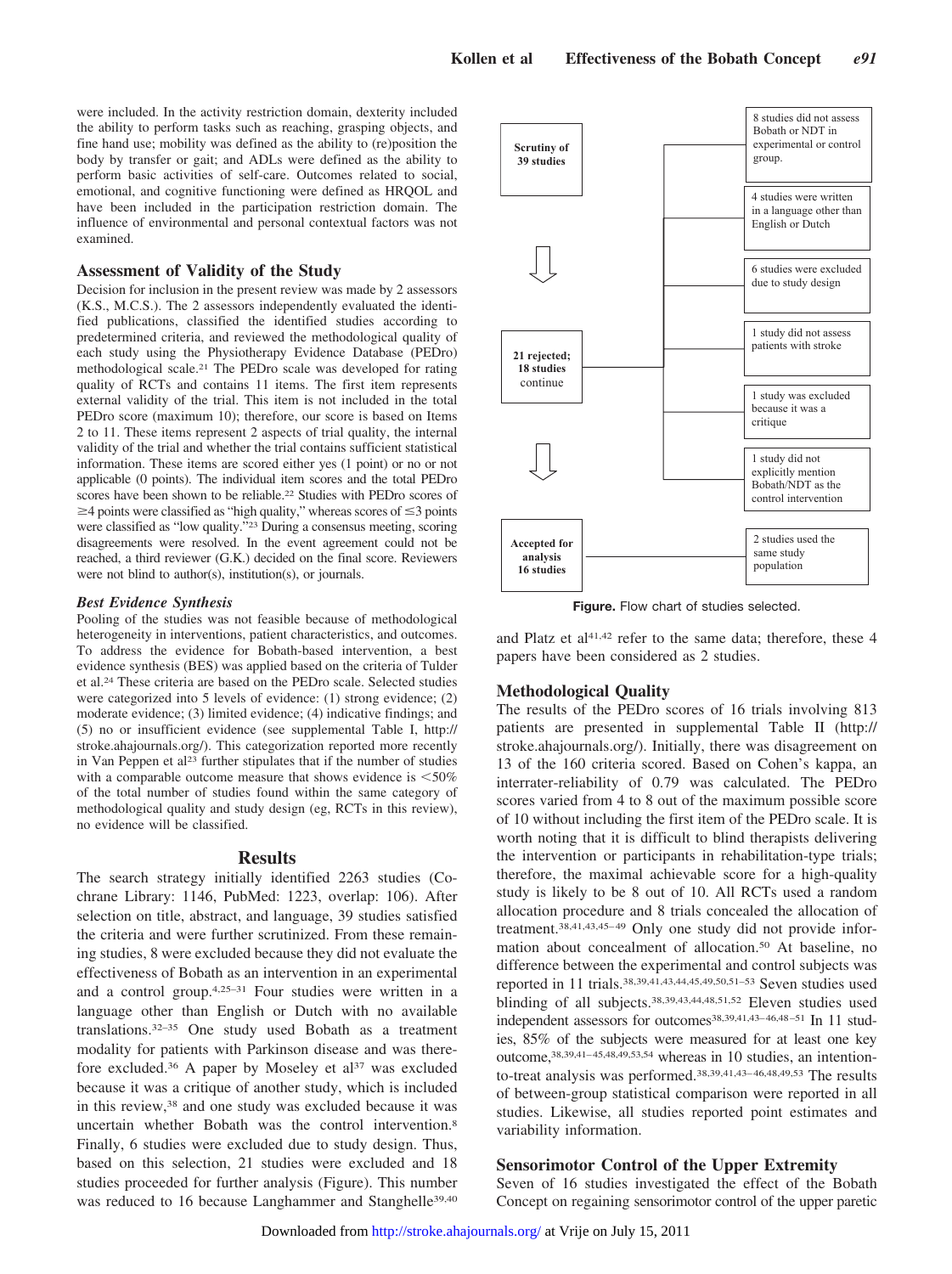limb after stroke (supplemental Table III)<sup>39,40-44,48,51,53</sup> (see http://stroke.ahajournals.org/).

## *Best Evidence Synthesis*

Seven studies were included in the BES for sensorimotor control of the upper extremity. All articles scored  $\geq 6$  points and all were classified as high-quality RCTs. The median PEDro score was 7 (range, 6 to 8).

Three studies (3 of 7) demonstrated a significant between group improvement in favor of other approaches<sup>41,42,44,51</sup>; the remaining 4 papers showed no significant differences between approaches.

Therefore, no BES could be classified for the superiority of Bobath therapy or any other approach on sensorimotor control of the upper limb.

# **Sensorimotor Control of the Lower Extremity**

Four of the 16 studies investigated the effects of Bobath on restoring sensorimotor control of the lower extremity after stroke (supplemental Table III)39,40,43,45,53,43 (see http://stroke. ahajournals.org/).

# *Best Evidence Synthesis*

The BES for sensorimotor control of the lower extremity was based on 4 studies. All studies scored  $\geq 6$  points and were classified as high-quality RCTs. The median PEDro score was 7 (range, 6 to 8).

Only 2 of 4 studies<sup>39,45</sup> demonstrated a significant betweengroup improvement for these items. Changes in tone were observed in the study by Wang et al<sup>45</sup> showing positive findings in favor of the Bobath Concept, whereas Motor Relearning Programme showed superiority over Bobath Concept in lower extremity motor control.39 No BES could be classified for the superiority of Bobath therapy or any other approach.

# **Balance Control**

Four studies (4 of 16) investigated the effects of Bobath therapy on symmetry of weight distribution over hemiplegic and nonhemiplegic sides and balance control assessed with the Motor Assessment Scale or the Berg Balance Scale (supplemental Table III)<sup>43,45-47</sup> (see http://stroke.ahajournals.org/).

# *Best Evidence Synthesis*

Four studies were included in the BES for balance control in terms of symmetry of weight distribution over hemiplegic and nonhemiplegic sides<sup>46,47</sup> and outcome of Motor Assessment Scale43 or Berg Balance Scale.45 All 4 studies scored  $\geq$ 4 points on the PEDro scale and therefore were classified as high-quality RCTs. The PEDro score ranged from 4 to 8 (median 7). Two studies focused on symmetry in weight distribution over the paretic and nonhemiplegic sides and the other 2 measured balance control either by Motor Assessment Scale<sup>43</sup> or Berg Balance Scale.<sup>45</sup> One of each (symmetry and balance control) showed positive findings in favor of the Bobath Concept, although the study on symmetry also reported long-term benefits for Body Performance Monitor training. Based on van Tulder's BES, we suggest that there is limited evidence for the superiority of Bobath Concept.

# **Dexterity**

Six of 16 studies investigated the effects of the Bobath Concept on dexterity in patients with stroke (supplemental Table III)41,43,48,50,52,54 (see http://stroke.ahajournals.org/).

## *Best Evidence Synthesis*

Six studies were included in the BES that investigated the effects of Bobath therapy on dexterity in patients with stroke. All studies reached a score of  $\geq$ 4 on the PEDro scale with a median score of 6 (range, 4 to 8).

There was no evidence of effect of Bobath on dexterity in any of the 6 studies included. Of these studies, one<sup>48</sup> demonstrated superiority of Forced Used Therapy for a subgroup of patients with hemineglect, and another<sup>50</sup> showed superior effects for the entire Constraint Induced Movement Therapy group. As a consequence, no BES could be classified for the superiority of Bobath therapy or any other approach at restoring dexterity.

# **Mobility**

Seven of 16 studies reported the effects of Bobath therapy on mobility after stroke (supplemental Table III)<sup>38,43,45,48,53-55</sup> (see http://stroke.ahajournals.org/).

## *Best Evidence Synthesis*

All studies scored  $\geq 4$  points and all were classified as high-quality RCTs. The median PEDro score was 7 (range, 4 to 8).

The individual data regarding the change from baseline for each group was not reported in 2 studies<sup>54,55</sup>; therefore, the effect for each intervention separately could not be examined in these studies. Within the remaining 5 studies, one study reported significant effects for improving walking ability within the Bobath group<sup>45</sup>; 3 studies reported significant effects for other interventions,<sup>38,49,53,54</sup> and van Vliet et al<sup>43</sup> reported no difference within either group separately. Only Eich et al<sup>38</sup> examined gait parameters such as gait velocity within groups reporting significant improvements within the treadmill training group but not within the Bobath group.

Four studies (4 of 7) demonstrated between significant group effects on walking ability in favor of Problem Oriented Willed Movement, Rhythmic Auditory Stimulation, and treadmill training.<sup>38,49,53,55</sup> Wang et al<sup>45</sup> reported significant effects in favor of the Bobath Concept, whereas the remaining 2 studies showed no superiority between approaches. With regard to walking velocity examined in 4 of 7 studies,  $38,49,54,55$ 2 studies reported significant effects in favor of other approaches, whereas Gelber<sup>54</sup> found a significant betweengroup effect in favor of the Bobath Concept.

No BES could be classified for the superiority of the Bobath Concept on mobility. Based on van Tulder's BES rule, there was strong evidence in favor of other approaches; however, because the other intervention was quite different in each study except for Thaut et al<sup>55</sup> and Thaut et al,<sup>49</sup> we suggest that there is insufficient evidence for the superiority of any other particular approach.

# **Activities of Daily Living**

Four of 16 studies investigated the effects of Bobath therapy on ADL (supplemental Table III)<sup>39,40,43,44,54</sup> (see http://stroke.ahajournals.org/).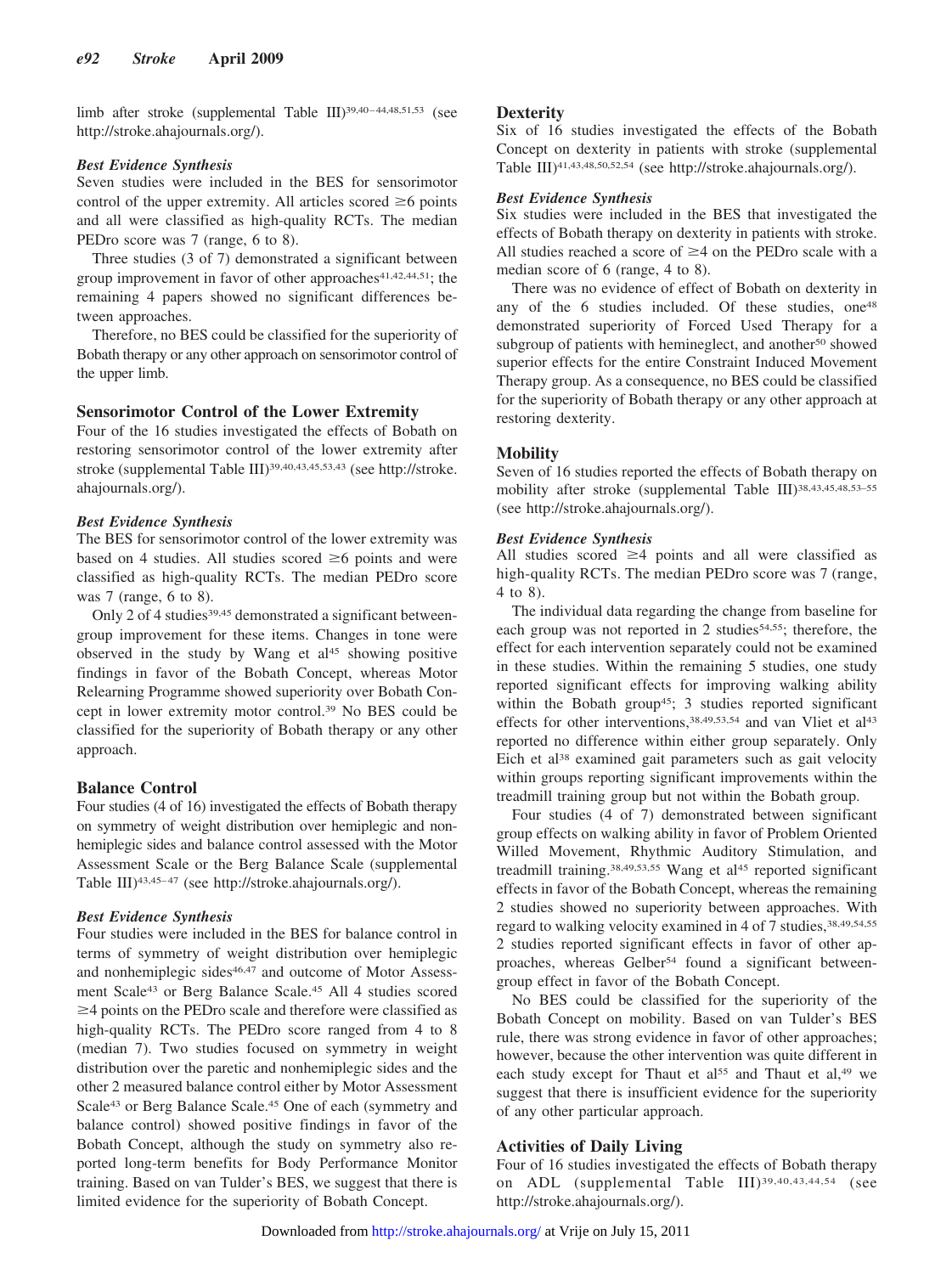## *Best Evidence Synthesis*

Four studies were included in the BES regarding the effect of Bobath on ADL. All 4 papers reached a PEDro score of  $\geq 4$ and were classified high-quality RCTs. The median PEDro score was 7 (range, 4 to 8).

There is some evidence for the effect of Movement Science-Based treatment on improving bathing skills in patients at 1 month poststroke.<sup>43</sup> However, only the study of Lum et al<sup>44</sup> showed superiority for robotic therapy. No BES could be classified for the superiority of any approach on ADL.

## **Health-Related Quality of Life**

Only one study examined the effects of Bobath on HRQOL (supplemental Table III). In Langhammer and Stanghelle,39,40 Bobath was compared with the Motor Relearning Programme on patients with stroke over the course of their hospitalization. The Nottingham Health Profile was used to measure HRQOL at 3 months after hospitalization. No significant differences were found between both groups. However, there was a significant difference between men and women for both treatment groups suggesting that men perceived a higher HRQOL than women irrespective of treatment assignment (men median, 15; women median, 33;  $P < 0.003$ ).

#### *Best Evidence Synthesis*

One study was found on HRQOL and was qualified as a high-quality RCT. Differences based on treatment modality were not found, but a significant difference in gender was revealed in favor of men. Because of the gender difference and only one relevant study on this subject, no BES was applied.

## **Cost-Effectiveness**

One study39 compared the cost-effectiveness in terms of length of stay in the hospital of Bobath and Motor Relearning Programme and observed a significantly shorter length of stay in the hospital in favor of the Motor Relearning Programme group  $(21 \text{ versus } 34 \text{ days}, P=0.008)$ . Although no formal economic evaluation was conducted, this marked reduction in length of stay is likely to generate substantial healthcare savings.

#### *Best Evidence Synthesis*

There was only one high-quality RCT on cost-effectiveness; therefore, no BES could be applied.

#### **Discussion**

The objective of the present systematic review was to evaluate the available evidence for the effectiveness of the Bobath Concept in comparison to other approaches in stroke rehabilitation. After conducting an electronic search, 16 relevant papers involving 813 patients with stroke were selected and analyzed. All papers reached a PEDro score of  $\geq$ 4 and were considered high-quality RCTs.

Based on BES, this review found no evidence for the superiority of Bobath therapy or any other approach on sensorimotor control of the upper and lower limb, dexterity, mobility, ADL, HRQOL, and cost-effectiveness. Only limited evidence was found for balance control in terms of symmetry of weight distribution over paretic and nonparetic side and overall balance (ie, Berg Balance Scale). Because of the limited evidence available, no BES was applied for the HRQOL domain and cost-effectiveness.

## **Methodological Considerations**

Two previous systematic reviews of the Bobath Concept16,18 concluded that there was no proof for the superiority of Bobath as the optimal type of treatment. Now, 4 years later, additional RCTs have been published making a proper effectiveness analysis feasible based on available evidence from RCTs. However, methodological shortcomings in these studies such as inappropriate randomization and blinding procedures as well as dropouts need to be considered for bias resulting in false-positive or -negative results.

In the present review, BES needs to be considered in light of the limitations of the RCTs selected. Statistical pooling of effect sizes was not feasible due to methodological heterogeneity and variability in patient characteristics, outcome measures, and implemented intervention strategies. The number of patients enrolled in these individual studies was often insufficient resulting in lack of power and, as a consequence, increased risk of Type II error (ie, observing false-negative effects); only 8 of 16 trials in this review allocated  $>20$ participants per group with total numbers of patients ranging from 21 to 120 participants. Most studies suffered from low treatment contrast; a valid comparison between the treatment and control groups was prohibited because often no control was implemented for the amount of attention given to both groups. Based on previous systematic reviews, Kwakkel et al6 and van Peppen et al23,56,57 found that the overall sizes of treatment effects were relatively small ranging from 5%<sup>6</sup> to maximally 12%23 in favor of the experimental treatment arm. These relatively small effects further increase the risk of Type II error. This calls for the implementation of large, preferably longitudinally conducted trials with repeated measurements. In particular, RCTs based on a repeated measurement design provide an excellent opportunity to study the natural course of stroke recovery while at the same time reducing the relative contribution of measurement error to demonstrate any additional treatment effects on the time-dependent recovery pattern of spontaneous neurological recovery after stroke.58 A further consideration is the fact that not all studies are true comparative studies between approaches; 4 studies in this review reported comparison of alternative approaches as an adjunct to Bobath therapy (treadmill training,38 Rhythmic Auditory Stimulation,49,55 and independent standing practice<sup>47</sup>). Three of these 4 adjunctive techniques found significant effect in favor of the alternative group; however, it is possible that this treatment effect could also be attributed to a combined treatment effect.

## **Therapy Considerations**

## *The Content and Intensity of Therapy*

Evidence from a recently updated Cochrane review of postural control and lower limb function poststroke<sup>17</sup> suggests that a mix of components from different approaches is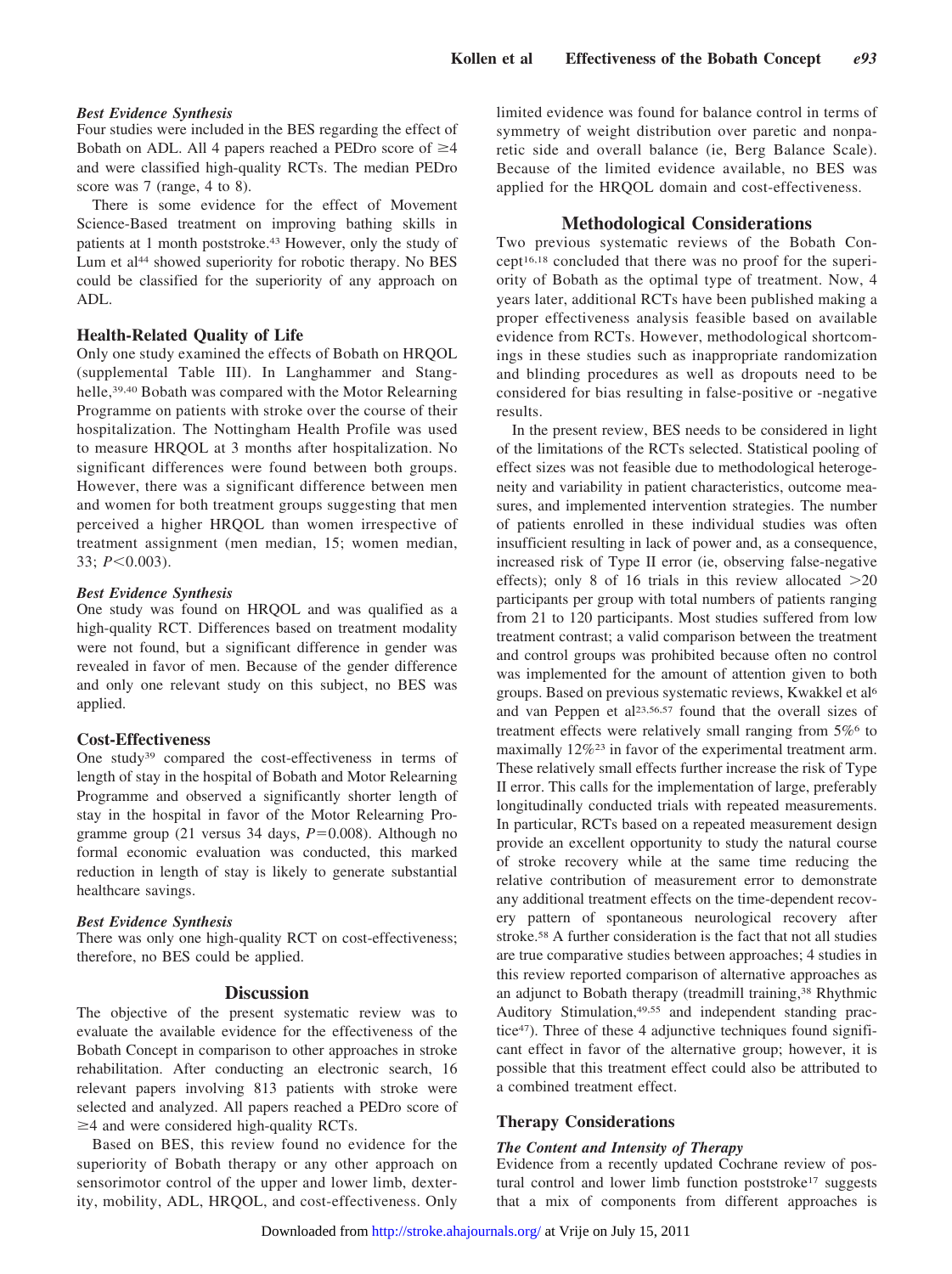significantly more effective than no treatment or placebo control. Thus, it is crucial to know which components or strategies have been applied in any therapy approach. This was a weakness of the RCTs in our review. There was a lack of description of the actual content of Bobath therapy**;** only 7 studies outlined the content of the Bobath Concept in more detail referring to specifically trained therapists, who selected interventions from specifically designed treatment protocols.39,43,46 – 48,53,55 However, the intervention described as Bobath, with the exception of Wang et al,45 is often not recognizable as current Bobath practice. IBITA12 and Raine10,11, which have investigated the beliefs of expert Bobath tutors, both confirm that the Bobath Concept targets both impairments and functional task practice stating that successful goal acquisition in a given task must be practiced to improve efficiency of movement and promote generalization in everyday life. Another difficulty in finding any significant effect between approaches may be due to the large variability between studies and differences within studies in the intensities that were actually received by the patients. Moreover, the results of a systematic literature search suggest that more time dedicated to practice<sup>6</sup> and more repetitive task training<sup>59</sup> are likely to generate small<sup>6</sup> to modest<sup>59</sup> improvements in lower limb function. In fact, only few studies actually managed to provide the recommended intensity of treatment recommended by Kwakkel et al<sup>6</sup> to show effect.

# **Theoretical Assumptions**

Therapy based on the Bobath Concept aims to regain motor control and function of the hemiparetic side after stroke without promoting compensation.<sup>4,11,12</sup> Facilitation of normal movement components (which includes strategies to maintain muscle and joint alignment) and task-specific practice using specific manual guidance have been identified as critical elements of the Bobath Concept.1,4,60 A more recent publication by Raine<sup>11</sup> states that the aim of therapy is to optimize postural and movement strategies to improve efficiency so that patients can achieve their maximum potential; the aim is not about achieving normal movement. Because the content of the Bobath Concept has changed over time, assumptions have been adapted and the content of each particular study's therapy is usually undefined, rarely described, and most likely variable; it is difficult to know what precisely constitutes this concept. However, what is known is that a number of original assumptions of the Bobath Concept show intrinsic weaknesses (see for critical reviews, references<sup>61,62</sup>). Only some of these assumptions about recovery of motor control and function have been put to the test in research. Bobath therapists have assumed that a symmetrical weight distribution implies better postural control, but this perceived relationship between symmetry in weight distribution while standing and walking and balance has not been proven.<sup>56,63–65</sup> For example, Kirker et al<sup>66</sup> found that standing patients with stroke are more stable when they keep their postural control over the unaffected limb. This finding suggests that the asymmetrical stance in hemiparesis may be necessary to compensate for muscle weakness,<sup>67,68</sup> delayed muscle activation,<sup>66,69</sup> synergistic-dependent activation patterns of muscles,70 and perceptual deficits.71,72 In other words, asymmetry does not necessarily imply decreased postural control and higher risks of falls.73,74 Excluding symmetry from the present analysis would render no BES for balance control.

Moreover, a number of longitudinally conducted studies suggest that improvement in balance control while standing occurs in most patients without significant anticipatory changes in electromyographic activation of hamstring muscles on the paretic side in response to rapid arm movement. Instead, recovery of functional balance can be accompanied with significant anticipatory changes on the nonparetic side.<sup>75</sup> In the same vein, de Haart et al showed that a reduction in postural sway and visual dependency while standing occurred without normalization of weight distribution toward the paretic leg.<sup>63,64</sup> Finally, van Asseldonk and colleagues<sup>65</sup> showed that ground reaction forces and body sway measured during biped standing on a platform (that elicited continuous random movements) are difficult to explain by an active contribution of the paretic leg. Maintaining balance during perturbations of the platform heavily relies on the contribution of the nonparetic leg by shifting the center of gravity toward the sound side.<sup>65</sup>

Another example relates to our understanding of recovery on walking ability. Kollen and colleagues76 investigated the longitudinal changes in walking ability and found that changes in synergism of the paretic leg over time were only weakly associated with improvements in hemiplegic gait. In agreement with this observation, Kwakkel et al<sup>77</sup> showed in 53 patients with stroke that larger stride lengths on the nonparetic side contributed more to observed improvements in comfortable and maximal walking speed than measured kinematic changes on the paretic side.77 Interestingly, in work reported by Bowden and colleagues,78 some patients with severe hemiparesis approached normal walking velocities  $(0.8 \text{ m/s})$ , whereas their paretic leg contributed less than 30% to the total propulsion force, indicating that they were using compensatory strategies. Likewise, a number of recent longitudinally conducted studies showed that improvements in gait speed and walking ability after stroke were not significantly associated with a change in muscle activation of the paretic leg assessed by electromyography.<sup>79-81</sup> In other words, changes in coordination patterns or muscle activation and synergies during recovery related to the affected side do not appear to explain observed improvements in gait after stroke.

These studies suggest that functional improvements are not only based on restoration of deficits, but, in many instances, on learning adaptive movement patterns. These adaptation strategies already start as soon as patients learn to accomplish functional tasks within the first weeks poststroke.58 A recent focus group paper of expert Bobath tutors refutes this idea that "normal" symmetrical movement is a key feature of the Bobath Concept.11 The expert tutors also acknowledge that compensation may be necessary but that therapy should not aim to promote compensation.<sup>11,12</sup> This is a key question: does compensatory motor behavior really lead to worsening of functioning? A future research study could be designed to demonstrate if therapeutic interventions aimed at minimizing compensatory movements early after stroke lead to more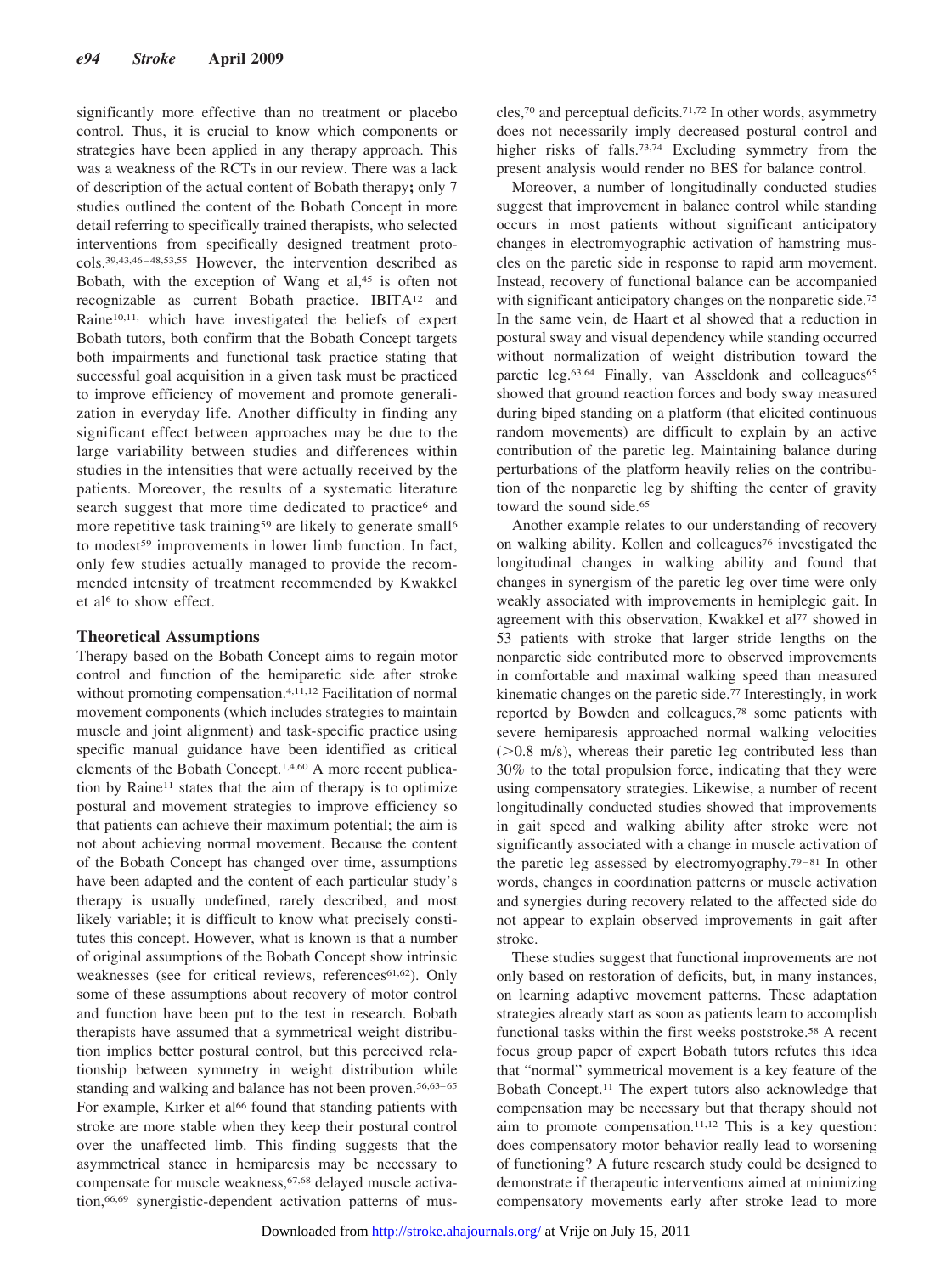efficiency and higher accuracy in motor performance later during recovery. Research remains an issue for the Bobath Concept, although it has been helpful to publish both clinical therapists' interpretations4 and expert tutors' views of the theoretical assumptions underpinning the Bobath Concept $10,11$ ; it must be remembered that having a plausible theory to explain how and why therapy is structured and delivered in a specific way does not constitute evidence; it is necessary to set up research trials to put these theories to the test.82

## **Moving Forward**

The key assumptions of the Bobath Concept have been adapted according to emerging evidence.12 However, further exploration is required between these updated assumptions and currently available evidence of dose–response relationships in motor learning, time-dependency of neuronal and functional recovery, and task specificity of treatment effects. The Bobath Concept is a clinical reasoning approach; it should be regarded as only one of many tools available to a therapist to deal with individual deficits and opportunities for stroke survivors, especially for those in which recovery of functional motor control is feasible. Therapists in neurology base their assumptions about intervention on different philosophical perspectives, which determine how patients are assessed and treated.82 Therapists need to incorporate a wide range of strategies that are supported by the current evidence base into their treatment programs regardless of their philosophical origin.<sup>17</sup> Combining elements from different approaches and evolving evidence from research findings may enable therapists to optimally capitalize on available treatment tools to deal with individual needs and challenges.

To improve realistic goal setting, a better understanding of the factors that predict a patient's ability to accomplish functional improvement is needed. Therefore, therapy should be based on up-to-date knowledge of evidence-based strategies as well as on knowledge of the time-dependent nature of recovery patterns.6 All therapists should be open-minded to evidence-based practice and receptive to new developments in stroke rehabilitation.

There is professional debate about the evidence base underlying the Bobath Concept. In the United Kingdom, the BBTA has allied itself with higher education institutes developing modules at the Master's level; BBTA continues to provide evidence-based courses underpinned by present-day knowledge of motor learning, motor control, and neural and muscle plasticity. BBTA advocates the use of evidence-based adjunctive treatments as appropriate for the patient, for example, strength training, mental practice, treadmill training, modified constraint-induced movement therapy, orthotics, and so on. The International Classification of Functioning is also used as a framework for ensuring the inclusion of comprehensive and standardized outcome measures for assessment and evaluation. The Netherlands has adopted a different perspective. Over a period of 18 months, all 22 Bobath instructors have adopted evidence-based practice based on the Dutch Physical Therapy Guidelines for Stroke.23 It is their view that in line with the lack of evidence as well as major changes over time in our understanding of underlying mechanisms about stroke recovery, which do not concur with the obsolete and constantly changing assumptions used to explain the Bobath Concept, <sup>61, 62, 82</sup> a new evidence-based approach was warranted. Therefore, in effect, a new approach based on evidence-based guidelines and the improved understanding of mechanisms underlying adaptive motor relearning and mechanisms of functional recovery after stroke replaced the Bobath Concept. This new eclectic approach is referred to "neurorehabilitation-stroke" in The Netherlands. This endeavor was financially supported by a grant from the Dutch National Institute of Health (Zorg Onderzoek Nederland; ZONmw project no. 14.350.047) and facilitated over a 1-year course in which all instructors were also trained to select and apply the core set of measurement instruments recommended by the Dutch stroke rehabilitation guidelines and to predict individual functional outcome.57

This systematic review has highlighted many methodological shortcomings in the studies reviewed. Future RCTs need to analyze the content of therapy and consider the intensity of intervention delivered in relation to the outcomes achieved. None of the studies within this systematic review of the effectiveness of the Bobath Concept documented the clinical problem-solving process used by Bobath therapists or the treatment strategies selected to enable patients to achieve their goals. When designing experimental trials to evaluate the Bobath Concept, care should be taken to incorporate up to date Bobath theory and practice using trained Bobath therapists. Therefore, until further high-quality RCTs are published, evidence-based guidelines, accepted rules of motor learning, and biological mechanisms of functional recovery rather than therapist preference for any named therapy approach should serve as a framework from which therapists should derive the most effective treatment.

## **Acknowledgments**

We thank Ingrid Riphagen, Medical Library, VU University, for conducting the literature search.

# **Disclosures**

#### **References**

- 1. Lennon S. The Bobath Concept: a critical review of the theoretical assumptions that guide physiotherapy practice in stroke rehabilitation. *Phys Ther Rev.* 1996;1:35– 45.
- 2. Bobath B. *Adult Hemiplegia: Evaluation and Treatment*, 3rd ed. London: Heinemann Medical Books; 1990.
- 3. Bobath K, Bobath B. The neurodevelopmental treatment concept. In: Scrutton D, ed. *Management of the Motor Disorders of Children With CP*. *Clinics in Developmental Medicine.* 1984;90:7–12.
- 4. Lennon S, Baxter D, Ashburn A. Physiotherapy based on the Bobath Concept in stroke rehabilitation: a survey within the UK. *Disabil Rehabil.* 2001;23:254 –262.
- 5. Dobkin B. Clinical practice. Rehabilitation after stroke. *N Engl J Med.* 2005;352:1677–1684.
- 6. Kwakkel G, Kollen B, Lindeman E. Understanding the pattern of functional recovery after stroke: facts and theories. *Restor Neurol Neurosci.* 2004;22:281–299.
- 7. Trachtenberg JT, Chen BE, Knott GW, Feng G, Sanes JR, Welker E, Svoboda K. Long-term in vivo imaging of experience-dependent synaptic plasticity in adult cortex. *Nature.* 2002;420:788 –794.
- 8. Ploughman M, Corbett D. Can forced-use therapy be clinically applied after stroke? An exploratory randomized controlled trial. *Arch Phys Med Rehabil.* 2004;85:1417–1423.

None.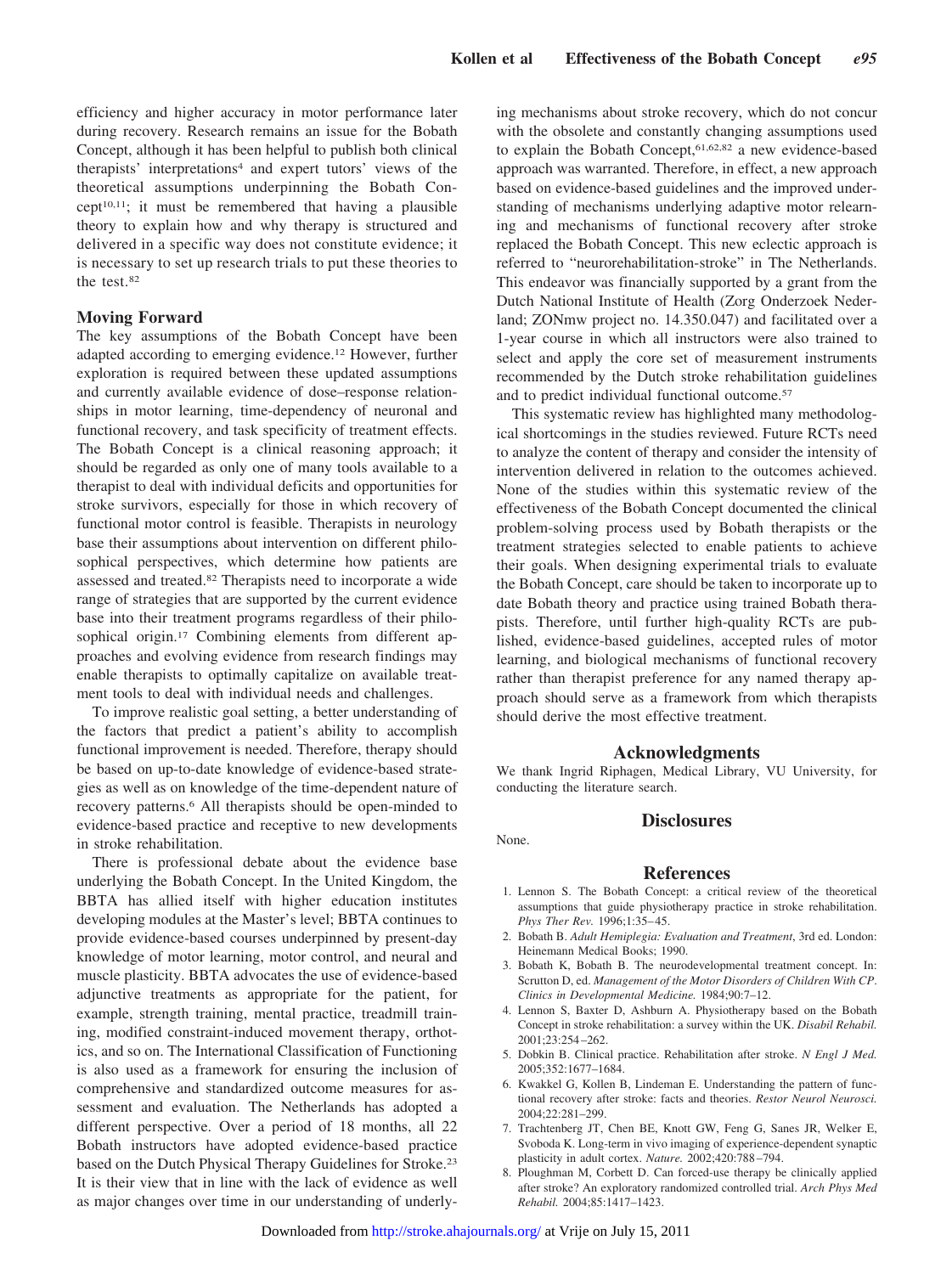- 9. Howle JM. *Neurodevelopmental Treatment Approach: Theoretical Foundations and Principles of Clinical Practice,* 2nd ed. Laguna Beach, Calif: North American Neurodevelopmental Treatment Association; 2004.
- 10. Raine S. Defining the Bobath Concept using the Delphi technique. *Physiother Res Int.* 2006;11:4 –13*.*
- 11. Raine S. The current theoretical assumptions of the Bobath Concept as determined by the members of BBTA. *Physiol Ther Pract.* 2007; 23:137–152.
- 12. International Bobath Instructors Training Association (IBITA). Theoretical assumptions of clinical practice. IBITA annual general meeting, Sept 2006. Available at: www.ibita.org.
- 13. Wagenaar RC, Meijer OG, van Wieringen PC, Kuik DJ, Hazenberg GJ, Lindeboom J, Wichers F, Rijswijk H. The functional recovery of stroke: a comparison between neuro-developmental treatment and the Brunnstrom method. *Scand J Rehabil Med*. 1990;22:1-8.
- 14. Wagenaar RC, van Wieringen PC, Netelenbos JB, Meijer OG, Kuik DJ. The transfer of scanning training effects in visual inattention after stroke: five single-case studies. *Disabil Rehabil*. 1992;14:51-60.
- 15. Kwakkel G, Wagenaar RC, Twisk JW, Lankhorst GJ, Koetsier JC. Intensity of leg and arm training after primary middle-cerebral-artery stroke: a randomised trial. *Lancet.* 1999;17:354:191–196.
- 16. Luke C, Dodd KJ, Brock K. Outcomes of the Bobath Concept on upper limb recovery following stroke. *Clin Rehabil.* 2004;18:888 – 898.
- 17. Pollock A, Baer G, Pomeroy V, Langhorne P. Physiotherapy treatment approaches for the recovery of postural control and lower limb function following stroke. *Cochrane Database Syst Rev.* 2007;1:CD001920.
- 18. Paci M. Physiotherapy based on the Bobath Concept for adults with post-stroke hemiplegia: a review of effectiveness studies. *J Rehabil Med.* 2003;35:2–7.
- 19. Recommendations on stroke prevention, diagnosis and therapy. Report of the WHO task force on stroke and other cerebrovasculair disorders. *Stroke.* 1989;20:1407–1431.
- 20. World Health Organization. ICF introduction, the international classification of functioning. 2001. Available at: www.who.int/classifications/ icf/site/icftemplate.cfm.
- 21. PEDro. Available at: www.pedro.fhs.usyd.edu.au. Accessed February 2006.
- 22. Maher CG, Sherington C, Herbert RD, Moseley AM, Elkins M. Reliability of the PEDro scale for rating quality of randomized controlled trials. *Phys Ther.* 2003;83:713–721.
- 23. Van Peppen R, Kwakkel G, Wood-Dauphinee S, Hendriks H, Van der Wees P, Dekker J. The impact of physical therapy on functional outcomes after stroke: what's the evidence? *Clin Rehabil.* 2004;18:833– 862.
- 24. van Tulder MW, Cherkin DC, Berman B. The effectiveness of acupuncture in the management of acute and chronic low back pain. A systematic review within the framework of the Cochrane Collaboration Back Review Group. *Spine.* 1999;24:1113–1123.
- 25. Lincoln NB, Parry RH, Vass CD. Randomized, controlled trial to evaluate increased intensity of physiotherapy treatment of arm function after stroke. *Stroke.* 1999;30:573–579.
- 26. Van Vliet PM, Lincoln NB, Robinson E. Comparison of the content of two physiotherapy approaches for stroke. *Clin Rehabil.* 2001;15: 398 – 414.
- 27. Yagura H, Miyai I, Suzuki T, Yanagihara T. Patients with severe stroke benefit most by interdisciplinary rehabilitation team approach. *Cerebrovasc Dis.* 2005;20:258 –263.
- 28. Corriveau H, Arsenault AB, Dutil E, Besner C, Dupuis C, Guarna F, Lambert J. An evaluation of the hemiplegic patient based on the Bobath approach: a reliability study. *Disabil Rehabil.* 1992;14:81– 84.
- 29. Logigian MK, Samuels MA, Falconer J, Zager R. Clinical exercise trial for stroke patients. *Arch Phys Med Rehabil.* 1983;64:364 –367.
- 30. Sunderland A, Tinson DJ, Bradley EL, Fletcher D, Langton Hewer R, Wade DT. Enhanced physical therapy improves recovery of arm function after stroke. A randomized control trial. *J Neurol Neurosurg. Psychiatry.* 1992;55:530 –535.
- 31. Sterr A, Freivogel S. Intensive training in chronic upper limb hemiparesis does not increase spasticity or synergies. *Neurology.* 2004;63: 2176 –2177.
- 32. Xu BH, Yu RQ, Yu W, Xie B, Huang YX. Effects of early rehabilitation on activities of daily living and complications in acute stroke patients. *Beijing Da Xue Xue Bao.* 2004;36:75–78.
- 33. Laursen SO, Henriksen IO, Dons U, Jacobsen B, Gundertofte L. Intensive rehabilitation after apoplexy: a controlled pilot study. *Ugeskr Laeger.* 1995;157:1996 –1999.
- 34. Gialanella B, Benvenuti P, Santoro R. The painful hemiplegic shoulder: effects of exercise program according to Bobath. *Clin Ther.* 2004;155: 491– 497.
- 35. Schmelzle C, Rother M, Offerman S, Eckerter S. The Bobath concept today: still appropriate yesterday—a nursing error today? *Pflege Z.* 2004; 57:233–236.
- 36. Miyai I, Fujimoto Y, Yamamoto H, Ueda Y, Saito T, Nozaki S, Kang J. Long term effect of body weight-supported treadmill training in Parkinson's disease: a randomized controlled trial. *Arch Phys Med Rehabil.* 2002;83:1370 –1373.
- 37. Mosely A. Treadmill training more effective than Bobath therapy in improving walking after stroke. *Aust J Physiother.* 2005;51:192.
- 38. Eich HJ, Mach H, Werner C, Hesse S. Aerobic treadmill plus Bobath walking training improves walking in subacute stroke: a randomized controlled trial. *Clin Rehabil.* 2004;18:640 – 665.
- 39. Langhammer B, Stanghelle JK. Bobath or Motor Relearning Programme? A comparison of two different approaches of physiotherapy in stroke rehabilitation: a randomized controlled study. *Clin Rehabil.* 2000;14: 361–369.
- 40. Langhammer B, Stanghelle JK. Bobath or Motor Learning Relearning Programme? A follow up one and 4 years post stroke. *Clin Rehabil.* 2003;1:731–734.
- 41. Platz T, Eickhof C, van Kaick S, Engel U, Pinkowski C, Kalok S, Pause M. Impairment-oriented training or Bobath therapy for severe arm paresis after stroke: a single-blind, multicentre randomized controlled trial. *Clin Rehabil.* 2005;19:714 –724.
- 42. Platz T, van Kaick S, Möller L, Freund S, Winter T, Kim IH. Impairmentoriented training and adaptive motor cortex reorganisation after stroke: an fTMS study. *J Neurol.* 2005;252:1363–1371.
- 43. Van Vliet PM, Lincoln NB, Foxall A. Comparison of Bobath based and movement science based treatment for stroke: a randomised controlled trial. *J Neurol Neurosurg Psychiatry.* 2005;76:503–508.
- 44. Lum PS, Burgar CG, Shor PC, Majmundar M, van der Loos M. Robotassisted movement training compared with conventional therapy techniques for the rehabilitation of upper-limb motor function after stroke. *Arch Phys Med Rehabil.* 2002;83:952–959.
- 45. Wang RY, Chen HI, Chen CY, Yang YR. Efficacy of Bobath versus orthopaedic approach on impairment and function at different motor recovery stages after stroke: a randomized controlled study. *Clin Rehabil.* 2005;19:155–164.
- 46. Mudie MH, Winzeler U, Radwan S, Lee L. Training symmetry of weight distribution after stroke: a randomized controlled pilot study comparing task-related reach, Bobath and feedback training approaches. *Clin Rehabil.* 2002;16:582–592*.*
- 47. Pollock AS, Durward BR, Rowe PJ, Paul JP. The effect of independent practice of motor tasks by stroke patients: a pilot randomized controlled trial. *Clin Rehabil.* 2002;16:473– 480.
- 48. van der Lee JH, Wagenaar RC, Lankhorst GJ, Vogelaar TW, Deville WL, Bouter LM. Forced use of the upper extremity in chronic stroke patients; results from a single-blind randomized clinical trial. *Stroke.* 1999;30: 2369 –2375.
- 49. Thaut MH, Leins AK, Rice RR, Argstatter H, Kenyon GP, McIntosh GC, Bolay HV, Fetter M. Rhythmic auditory stimulation improves gait more than NDT/Bobath training in near-ambulatory patients early poststroke: a single-blind, randomized trial. *Neurorehabil Neural Repair.* 2007;21: 455– 459.
- 50. Suputtitada A, Suwanwela NC, Tumvitee S. Effectiveness of constraintinduced movement therapy in chronic stroke patients. *J Med Assoc Thai.* 2004;87:1482–1490.
- 51. Luft AR, McCombe S, Whitall J, Forrester LW, Macko R, Sorkin JD, Schultz JB, Goldberg AP, Hanley DF. Repetitive bilateral arm training and motor cortex activation in chronic stroke; a randomized controlled trial. *JAMA.* 2004;292:1853–1861.
- 52. Basmajian JV, Gowland CA, Finlayson AJ, Hall AL, Swanson LR, Stratford PW, Trotter JE, Brandstater MD. Stroke treatment: comparison of integrated behavioural–physical therapy vs traditional physical therapy programs. *Arch Phys Med Rehabil.* 1987;68:267–272.
- 53. Tang QP, Yang QD, Wu YH, Wang GQ, Huang ZL, Liu ZJ, Huang XS, Zhou L, Yang PM, Fan ZY. Effects of problem-oriented willedmovement therapy on motor abilities for people with post stroke cognitive deficits. *Phys Ther.* 2005;85:1020 –1033.
- 54. Gelber DA, Josefczy PB, Herrman D, Good DC, Verhulst SJ. Comparison of two therapy approaches in the rehabilitation of the pure motor hemiparetic stroke patient. *J Neurol Rehabil.* 1995;9:191–196.